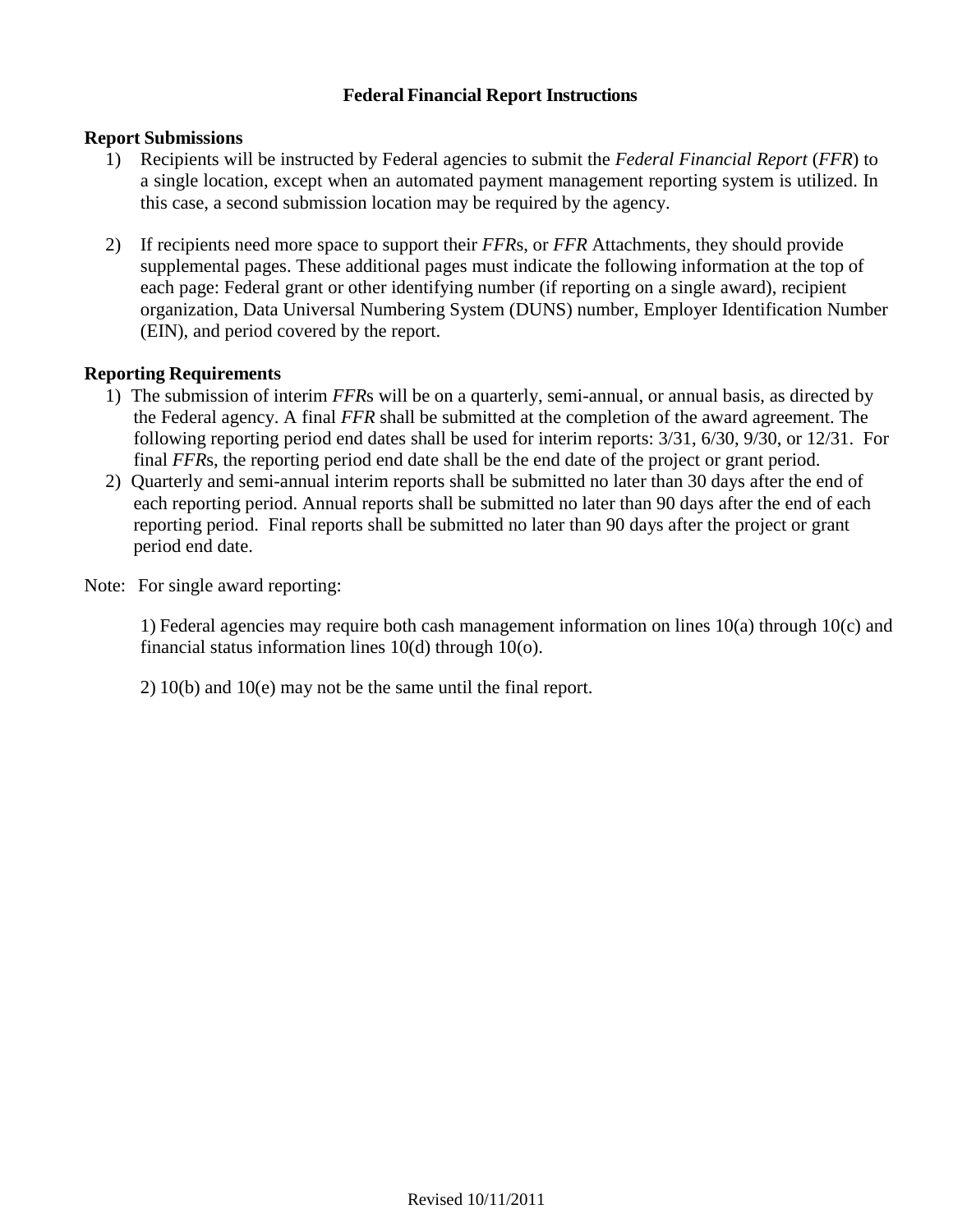#### **FFR Number Reporting Item Instructions Cover Information** 1 Federal Agency and Organizational 2 Federal Grant or Other Identifying Enter the name of the Federal agency and organizational element identified in the award document or as instructed by the agency. Number 3 Recipient Recipiei<br>Organiz  $\sigma$ <sub>b</sub>  $\mu$ For a single award, enter the grant number assigned to the award by the Federal agency. For multiple awards, report this information on the *FFR* Attachment. *Do not complete this box if reporting on multiple awards.* Organization Enter the name and complete address of the recipient organization including zip code. 4a DUNS Number Enter the recipient organization's Data Universal Numbering System (DUNS) number or Central Contract Registry extended DUNS number. 4b EIN Enter the recipient organization's Employer Identification Number (EIN). 5 Recipient Account Number or Identifying Number Enter the account number or any other identifying number assigned by the recipient to the award. This number is for the recipient's use only and is not required by the Federal agency. For multiple awards, report this information on the *FFR*  Attachment. *Do not complete this box if reporting on multiple awards.* 6 Report Type Mark appropriate box. *Do not complete this box if reporting on multiple awards.* 7 Basis of Accounting (Cash/Accrual) Specify whether a cash or accrual basis was used for recording transactions related to the award(s) and for preparing this FFR. Accrual basis of accounting refers to the accounting method in which expenses are recorded when incurred. For cash basis accounting, expenses are recorded when they are paid. 8 Project/Grant Period, From**:** (Month, Day, Year) Indicate the period established in the award document during which Federal sponsorship begins and ends. Note: Some agencies award multi-year grants for a project period that is funded in increments or budget periods (typically annual increments). Throughout the project period, agencies often require cumulative reporting for consecutive budget periods. Under these circumstances, enter the beginning and ending dates of the project period not the budget period. *Do not complete this line if reporting on multiple awards.* Project/Grant Period, To**:** 9 Reporting Period End See the above instructions for "Project/Grant Period, From**:** (Month, Day, Year)." Date: (Month, Day, Year) Enter the ending date of the reporting period. For quarterly, semi-annual, and annual interim reports, use the following reporting period end dates: 3/31, 6/30, 9/30, or 12/31. For final *FFR*s, the reporting period end date shall be the end date of the project or grant period.

# **Line Item Instructions for the Federal Financial Report**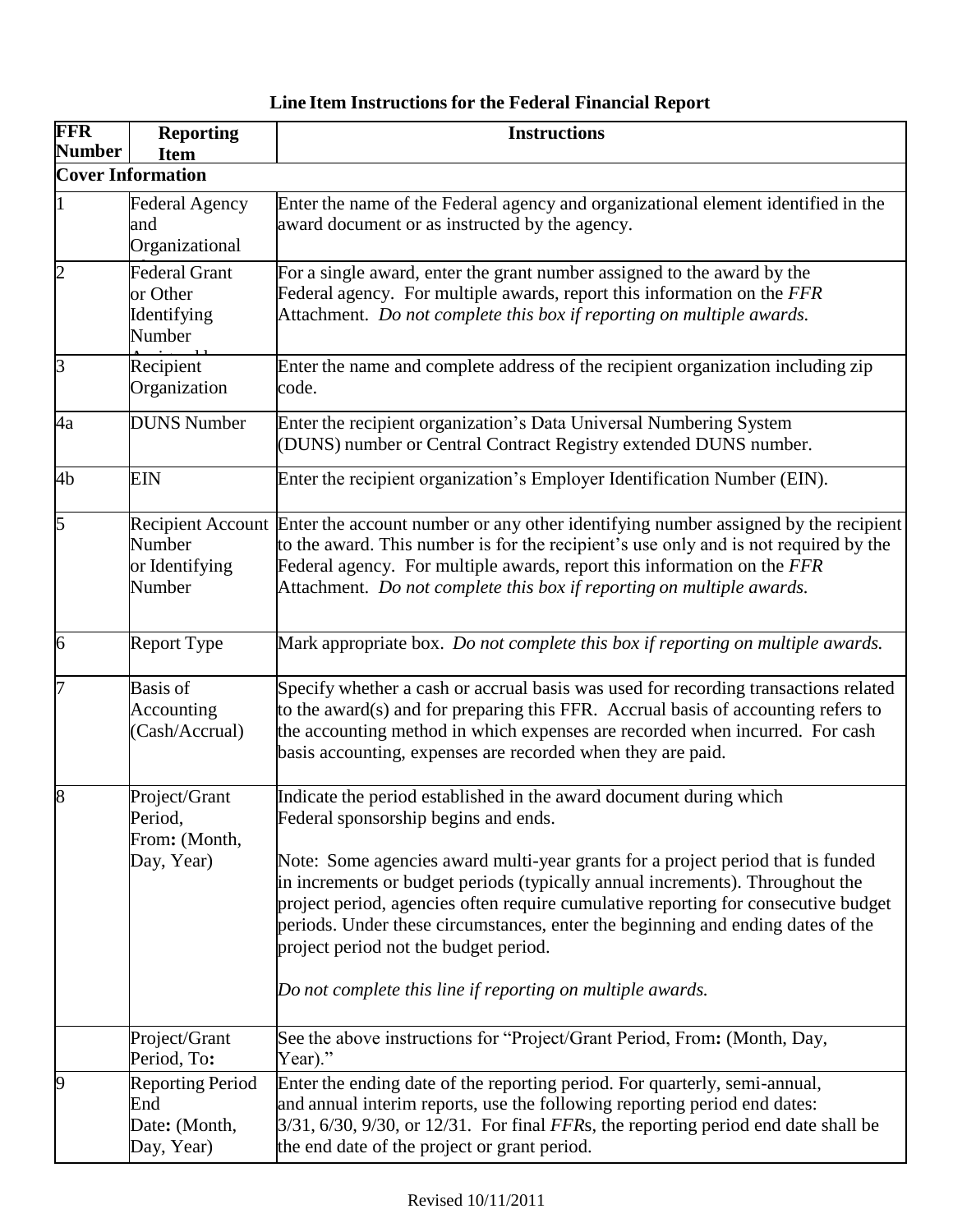| <b>FFR</b><br><b>Number</b>                                       | <b>Reporting</b>                      | <b>Instructions</b>                                                                                                                                                                                                                                                                                                                                                                                                                                                                                                                                                                                                                                                                                                                                                                                                                                                                                                                                                                                                                                                |  |  |  |  |
|-------------------------------------------------------------------|---------------------------------------|--------------------------------------------------------------------------------------------------------------------------------------------------------------------------------------------------------------------------------------------------------------------------------------------------------------------------------------------------------------------------------------------------------------------------------------------------------------------------------------------------------------------------------------------------------------------------------------------------------------------------------------------------------------------------------------------------------------------------------------------------------------------------------------------------------------------------------------------------------------------------------------------------------------------------------------------------------------------------------------------------------------------------------------------------------------------|--|--|--|--|
| $\overline{10}$                                                   | <b>Item</b><br><b>Transactions</b>    |                                                                                                                                                                                                                                                                                                                                                                                                                                                                                                                                                                                                                                                                                                                                                                                                                                                                                                                                                                                                                                                                    |  |  |  |  |
|                                                                   |                                       | Enter cumulative amounts from date of the inception of the award through the end date of the                                                                                                                                                                                                                                                                                                                                                                                                                                                                                                                                                                                                                                                                                                                                                                                                                                                                                                                                                                       |  |  |  |  |
|                                                                   | reporting period specified in line 9. |                                                                                                                                                                                                                                                                                                                                                                                                                                                                                                                                                                                                                                                                                                                                                                                                                                                                                                                                                                                                                                                                    |  |  |  |  |
|                                                                   |                                       | Use Lines 10a through 10c, Lines 10d through 10o, or Lines 10a through 10o, as specified by the                                                                                                                                                                                                                                                                                                                                                                                                                                                                                                                                                                                                                                                                                                                                                                                                                                                                                                                                                                    |  |  |  |  |
|                                                                   |                                       | Federal agency, when reporting on single grants.                                                                                                                                                                                                                                                                                                                                                                                                                                                                                                                                                                                                                                                                                                                                                                                                                                                                                                                                                                                                                   |  |  |  |  |
|                                                                   |                                       | Use Line 12, Remarks, to provide any information deemed necessary to support or explain FFR data.                                                                                                                                                                                                                                                                                                                                                                                                                                                                                                                                                                                                                                                                                                                                                                                                                                                                                                                                                                  |  |  |  |  |
| Federal Cash (To report multiple grants, also use FFR Attachment) |                                       |                                                                                                                                                                                                                                                                                                                                                                                                                                                                                                                                                                                                                                                                                                                                                                                                                                                                                                                                                                                                                                                                    |  |  |  |  |
| 10a                                                               | <b>Cash Receipts</b>                  | Enter the cumulative amount of actual cash received from the Federal agency as of<br>the reporting period end date.                                                                                                                                                                                                                                                                                                                                                                                                                                                                                                                                                                                                                                                                                                                                                                                                                                                                                                                                                |  |  |  |  |
| 10 <sub>b</sub>                                                   | Cash<br><b>Disbursements</b>          | Enter the cumulative amount of Federal fund disbursements by the grantee (such as<br>cash or checks) as of the reporting period end date. Disbursements are the sum of<br>actual cash disbursements (of Federally authorized funds) for direct charges for<br>goods and services, the amount of indirect expenses charged to the award, and the<br>amount of cash advances and payments (of Federally authorized funds) made to<br>subrecipients and contractors.<br>For multiple grants, report each grant separately on the FFR Attachment. The sum<br>of the cumulative cash disbursements on the FFR Attachment must equal the                                                                                                                                                                                                                                                                                                                                                                                                                                 |  |  |  |  |
|                                                                   | Cash On Hand                          | amount entered on Line 10b, FFR.<br>Enter the amount of Line 10a minus Line 10b. This amount represents immediate                                                                                                                                                                                                                                                                                                                                                                                                                                                                                                                                                                                                                                                                                                                                                                                                                                                                                                                                                  |  |  |  |  |
| 10 <sub>c</sub>                                                   | (Line 10a<br>Minus Line 10b)          | cash needs.<br>Use of Aggregated Amounts of Disbursements and Advances. A recipient must<br>compute the amount of Federal Cash on Hand due to undisbursed advance<br>payments using the same basis that it uses in requesting the advances. Therefore, in<br>doing the computation, a recipient may only aggregate the amounts of its advance<br>payments received and disbursements of Federal funds under multiple awards only<br>if it is authorized to aggregate its requests for advance payments in the same                                                                                                                                                                                                                                                                                                                                                                                                                                                                                                                                                 |  |  |  |  |
|                                                                   |                                       | manner. The following examples should help to illustrate what is permissible:<br>If a recipient is authorized to consolidate its requests for advance payment<br>for a group of awards—i.e., it requests a single amount to cover its<br>anticipated cash needs for the awards in the aggregate, then it may similarly<br>compute the Cash on Hand by subtracting the aggregated amount of<br>disbursements from the aggregated amount of the advances received for<br>those awards.<br>If the same recipient is required to request payment individually for other<br>Federal awards, it must compute the Cash on Hand for each of those awards<br>on an award by award basis and correspondingly report these awards on<br>separate FFRs.<br>Exclusion of Negative Balances of Cash on Hand. In computing the total amount of<br>Cash on Hand for its Federal awards in the aggregate, a recipient must exclude any<br>negative balance of Federal Cash on Hand for an individual award or for a group of<br>awards paid through a consolidated payment request. |  |  |  |  |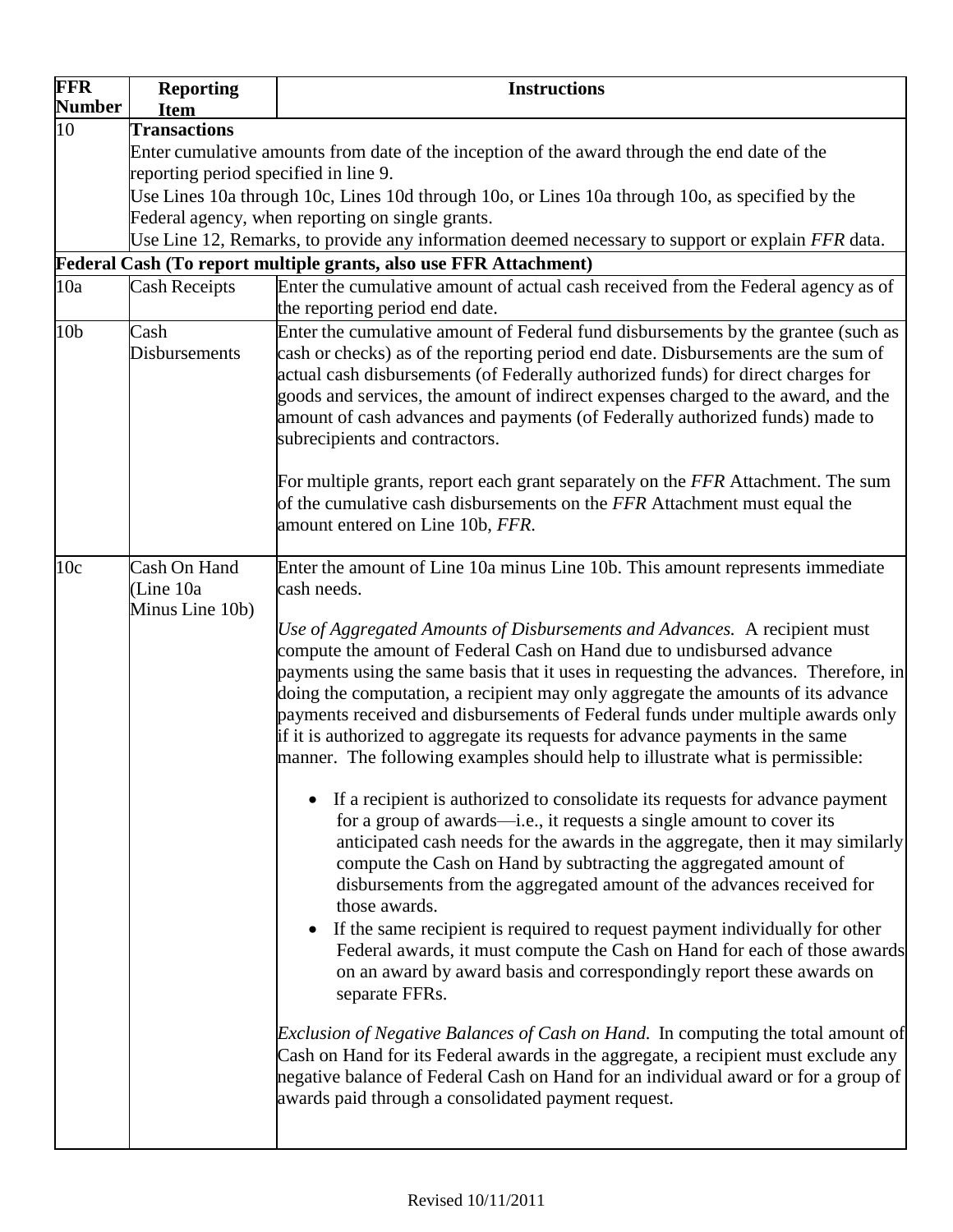| <b>FFR</b><br><b>Number</b>                                                                                 | <b>Reporting</b><br><b>Item</b>                                                       | <b>Instructions</b>                                                                                                                                                                                                                                                                                                                                                                                                                                                                                                                                                                                                                                                                                                                                                                                                                                                                                                                                                                                                                                  |  |  |  |
|-------------------------------------------------------------------------------------------------------------|---------------------------------------------------------------------------------------|------------------------------------------------------------------------------------------------------------------------------------------------------------------------------------------------------------------------------------------------------------------------------------------------------------------------------------------------------------------------------------------------------------------------------------------------------------------------------------------------------------------------------------------------------------------------------------------------------------------------------------------------------------------------------------------------------------------------------------------------------------------------------------------------------------------------------------------------------------------------------------------------------------------------------------------------------------------------------------------------------------------------------------------------------|--|--|--|
|                                                                                                             |                                                                                       | This includes each award paid by the reimbursement method and any award using<br>the advance method that has disbursements in excess of advances received to date.<br>The computation must include only positive balances of cash on hand.                                                                                                                                                                                                                                                                                                                                                                                                                                                                                                                                                                                                                                                                                                                                                                                                           |  |  |  |
|                                                                                                             |                                                                                       | If more than three business days of cash are on hand, the Federal agency may<br>require an explanation on Line 12, Remarks, explaining why the drawdown was<br>made prematurely or other reasons for the excess cash.                                                                                                                                                                                                                                                                                                                                                                                                                                                                                                                                                                                                                                                                                                                                                                                                                                |  |  |  |
| Federal Expenditures and Unobligated Balance: Do not complete this section if reporting on multiple awards. |                                                                                       |                                                                                                                                                                                                                                                                                                                                                                                                                                                                                                                                                                                                                                                                                                                                                                                                                                                                                                                                                                                                                                                      |  |  |  |
| 10d                                                                                                         | <b>Total Federal</b><br>Funds                                                         | Enter the total Federal funds authorized as of the reporting period end date.                                                                                                                                                                                                                                                                                                                                                                                                                                                                                                                                                                                                                                                                                                                                                                                                                                                                                                                                                                        |  |  |  |
| 10 <sub>e</sub>                                                                                             | Federal Share of<br>Expenditures                                                      | Enter the amount of Federal fund expenditures. For reports prepared on a cash<br>basis, expenditures are the sum of cash disbursements for direct charges for<br>property and services; the amount of indirect expense charged; and the amount of<br>cash advance payments and payments made to subrecipients. For reports prepared<br>on an accrual basis, expenditures are the sum of cash disbursements for direct<br>charges for property and services; the amount of indirect expense incurred; and the<br>net increase or decrease in the amounts owed by the recipient for (1) goods and<br>other property received; (2) services performed by employees, contractors,<br>subrecipients, and other payees; and (3) programs for which no current services or<br>performance are required. Do not include program income expended in accordance<br>with the deduction alternative, rebates, refunds, or other credits. (Program income<br>expended in accordance with the deduction alternative should be reported<br>separately on Line 10m.) |  |  |  |
| 10f                                                                                                         | Federal Share of<br>Unliquidated<br>Obligations                                       | Unliquidated obligations on a cash basis are obligations of Federally authorized<br>funds which are incurred, but not yet paid as of the end of the reporting period. On<br>an accrual basis, they are obligations of Federally authorized funds which have<br>been incurred, but for which an expenditure has not yet been recorded, as of the end<br>of the reporting period. Enter the amount of unliquidated obligations of Federally<br>authorized funds. Those obligations include direct and indirect expenses incurred<br>but not yet paid or charged to the award, including amounts due to subrecipients<br>and contractors. On the final report, this line should be zero unless the awarding<br>agency has provided other instructions.<br>Do not include any amount in Line 10f that has been reported in Line 10e. Do not<br>include any amount in Line 10f for a future commitment of funds (such as a long-<br>term contract) for which an obligation or expense has not been incurred.                                              |  |  |  |
| 10 <sub>g</sub>                                                                                             | <b>Total Federal</b><br>Share (Sum                                                    | Enter the sum of Lines 10e and 10f.                                                                                                                                                                                                                                                                                                                                                                                                                                                                                                                                                                                                                                                                                                                                                                                                                                                                                                                                                                                                                  |  |  |  |
| 10 <sub>h</sub>                                                                                             | Unobligated<br><b>Balance</b> of<br><b>Federal Funds</b>                              | Enter the amount of Line 10d minus Line 10g.                                                                                                                                                                                                                                                                                                                                                                                                                                                                                                                                                                                                                                                                                                                                                                                                                                                                                                                                                                                                         |  |  |  |
|                                                                                                             | <b>Recipient Share:</b> Do not complete this section if reporting on multiple awards. |                                                                                                                                                                                                                                                                                                                                                                                                                                                                                                                                                                                                                                                                                                                                                                                                                                                                                                                                                                                                                                                      |  |  |  |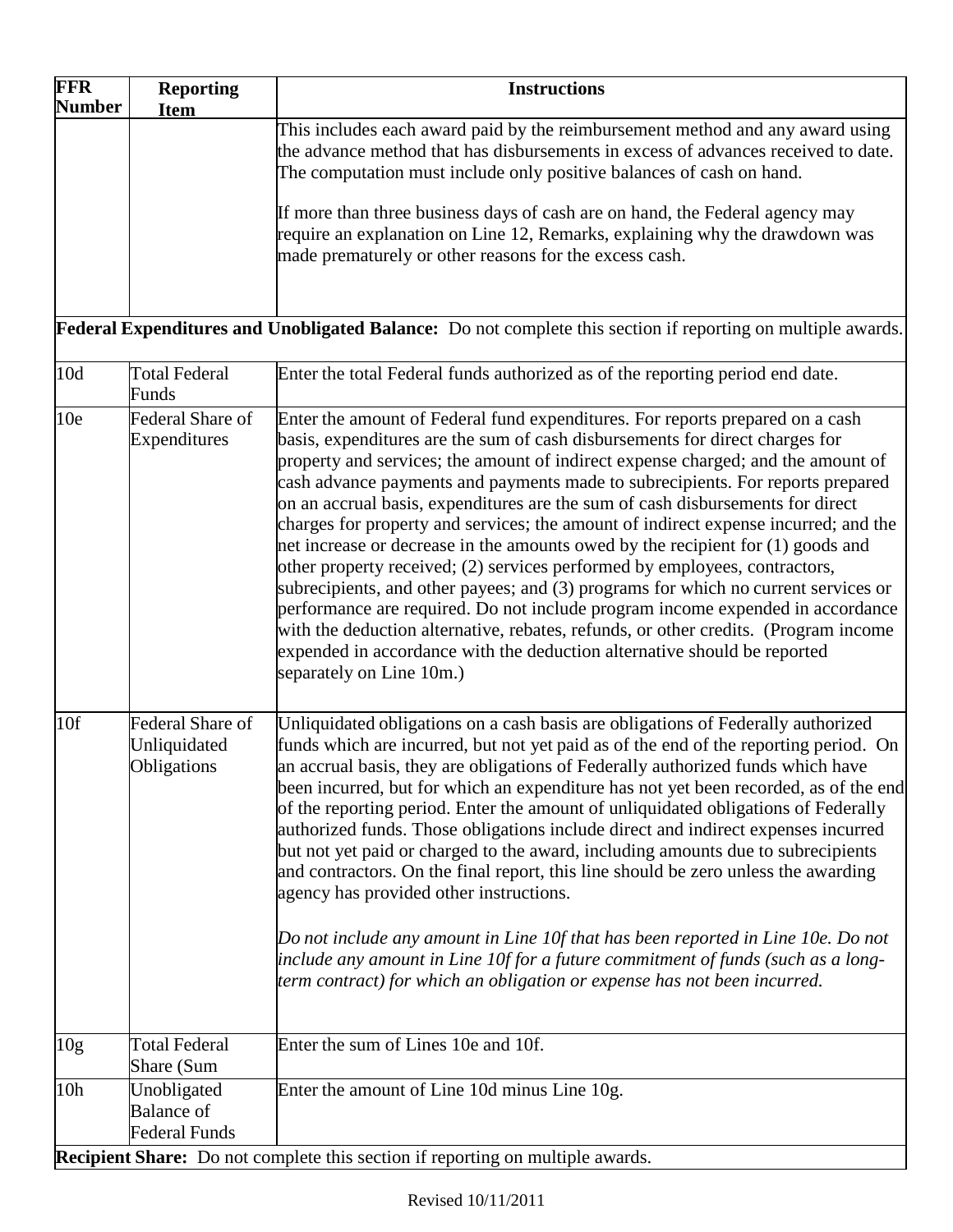| <b>FFR</b><br><b>Number</b>                        | <b>Reporting</b><br><b>Item</b>                       | <b>Instructions</b>                                                                                                                                                                                                                                                                                                                                                                                                                                                                                                             |  |  |
|----------------------------------------------------|-------------------------------------------------------|---------------------------------------------------------------------------------------------------------------------------------------------------------------------------------------------------------------------------------------------------------------------------------------------------------------------------------------------------------------------------------------------------------------------------------------------------------------------------------------------------------------------------------|--|--|
| 10i                                                | <b>Total Recipient</b>                                | Enter the total required recipient share for reporting period specified in                                                                                                                                                                                                                                                                                                                                                                                                                                                      |  |  |
|                                                    | Share<br>Required                                     | line 9. The required recipient share should include all matching and cost sharing<br>provided by recipients and third-party providers to meet the level required by the<br>Federal agency. This amount should not include cost sharing and match amounts<br>in excess of the amount required by the Federal agency (for example, cost<br>overruns for which the recipient incurs additional expenses and, therefore,<br>contributes a greater level of cost sharing or match than the level required by the<br>Federal agency). |  |  |
| 10j                                                | Expenditures                                          | Recipient Share of Enter the recipient share of actual cash disbursements or outlays (less any rebates,<br>refunds, or other credits) including payments to subrecipients and contractors. This<br>amount may include the value of allowable third party in-kind contributions and<br>recipient share of program income used to finance the non-Federal share of the<br>project or program. Note: On the final report this line should be equal to or greater<br>than the amount of Line 10i.                                   |  |  |
| 10k                                                | Remaining<br><b>Recipient Share</b><br>to be Provided | Enter the amount of Line 10i minus Line 10j. If recipient share in Line<br>10j is greater than the required match amount in Line 10i, enter zero.                                                                                                                                                                                                                                                                                                                                                                               |  |  |
|                                                    |                                                       | Program Income: Do not complete this section if reporting on multiple awards.                                                                                                                                                                                                                                                                                                                                                                                                                                                   |  |  |
| 101                                                | <b>Total Federal</b>                                  | Enter the amount of the Federal share of program income earned. Do not report any                                                                                                                                                                                                                                                                                                                                                                                                                                               |  |  |
|                                                    | Share of Program<br><b>Income Earned</b>              | program income here that is being allocated as part of the recipient's cost sharing<br>amount included in Line10j.                                                                                                                                                                                                                                                                                                                                                                                                              |  |  |
| 10 <sub>m</sub>                                    | Program Income<br>Expended<br>in Accordance           | Enter the amount of program income that was used to reduce the Federal share of<br>the total project costs.                                                                                                                                                                                                                                                                                                                                                                                                                     |  |  |
| 10n                                                | Program Income<br>Expended<br>in Accordance           | Enter the amount of program income that was added to funds committed to the total<br>project costs and expended to further eligible project or program activities.                                                                                                                                                                                                                                                                                                                                                              |  |  |
| 10 <sub>o</sub>                                    | Unexpended<br>Program<br>Income (Line 101             | Enter the amount of Line 101 minus Line 10m or Line 10n. This amount equals the<br>program income that has been earned but not expended, as of the reporting period<br>end date.                                                                                                                                                                                                                                                                                                                                                |  |  |
| 11                                                 | period specified in line 9.                           | Indirect Expense: Complete this information only if required by the awarding agency. Enter<br>cumulative amounts from date of the inception of the award through the end date of the reporting                                                                                                                                                                                                                                                                                                                                  |  |  |
| 11a                                                | Type of $Rate(s)$                                     | State whether indirect cost rate(s) is Provisional, Predetermined, Final, or<br>Fixed.                                                                                                                                                                                                                                                                                                                                                                                                                                          |  |  |
| 11 <sub>b</sub>                                    | Rate                                                  | Enter the indirect cost rate(s) in effect during the reporting period.                                                                                                                                                                                                                                                                                                                                                                                                                                                          |  |  |
| 11c                                                | Period From;                                          | Enter the beginning and ending effective dates for the rate(s).                                                                                                                                                                                                                                                                                                                                                                                                                                                                 |  |  |
| 11d                                                | <b>Base</b>                                           | Enter the amount of the base against which the rate(s) was applied.                                                                                                                                                                                                                                                                                                                                                                                                                                                             |  |  |
| 11e                                                | <b>Amount Charged</b>                                 | Enter the amount of indirect costs charged during the time period<br>specified. (Multiply 11b. x 11d.)                                                                                                                                                                                                                                                                                                                                                                                                                          |  |  |
| 11f                                                | <b>Federal Share</b>                                  | Enter the Federal share of the amount in 11e.                                                                                                                                                                                                                                                                                                                                                                                                                                                                                   |  |  |
| 11g                                                | Totals                                                | Enter the totals for columns 11d, 11e, and 11f.                                                                                                                                                                                                                                                                                                                                                                                                                                                                                 |  |  |
| <b>Remarks, Certification, and Agency Use Only</b> |                                                       |                                                                                                                                                                                                                                                                                                                                                                                                                                                                                                                                 |  |  |
| 12                                                 | Remarks                                               | Enter any explanations or additional information required by the Federal sponsoring<br>agency including excess cash as stated in line 10c.                                                                                                                                                                                                                                                                                                                                                                                      |  |  |